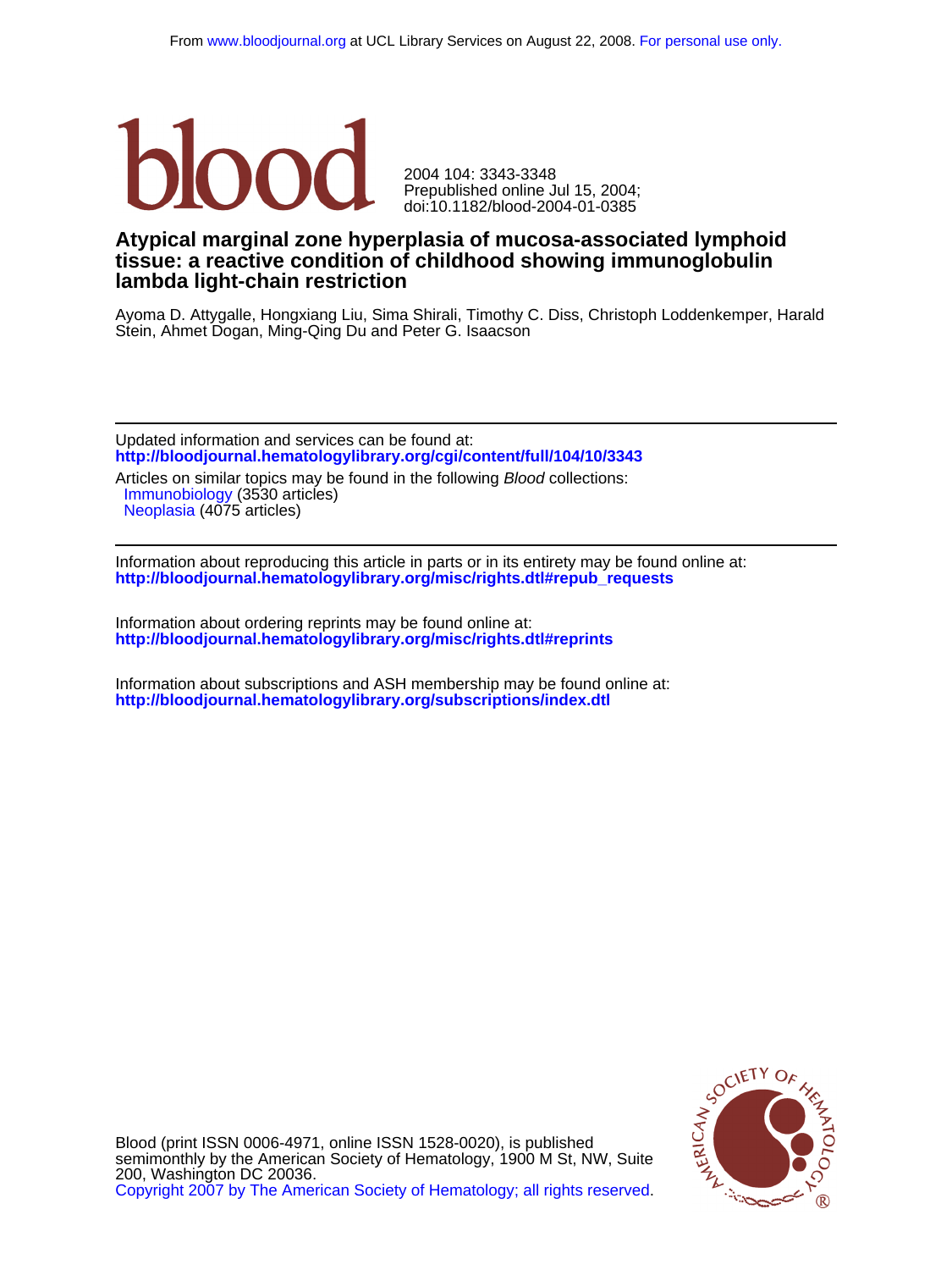NEOPLASIA

# Atypical marginal zone hyperplasia of mucosa-associated lymphoid tissue: a reactive condition of childhood showing immunoglobulin lambda light-chain restriction

Ayoma D. Attygalle, Hongxiang Liu, Sima Shirali, Timothy C. Diss, Christoph Loddenkemper, Harald Stein, Ahmet Dogan, Ming-Qing Du, and Peter G. Isaacson

**Mucosa-associated lymphoid tissue (MALT) lymphomas usually arise at sites of acquired MALT and are uncommon in native MALT (eg, Peyer patches and tonsil). Malignancy in these low-grade lymphomas is often inferred by immunoglobulin light-chain restriction and expression of CD43; molecular genetic evidence is sought only if these are in doubt. We report 6 cases (4 tonsils, 2 appendixes) of marginal zone (MZ) hyperplasia in children aged 3 to 11 years that, despite histologic and immunophenotypic features indicative of lymphoma,**

**were polyclonal by molecular analysis. No lymphoma-directed therapy was given and patients remain alive and well (5 cases, median follow-up 35.3 months). The involved tonsil and appendix showed florid MZ hyperplasia with prominent intraepithelial B cells (IEBCs). The MZ B cells and IEBCs showed a high-proliferation fraction and a CD20, CD21, CD27**-**, immunoglobulin (Ig) superfamily receptor translocation-associated 1–positive (IRTA-1), CD43, multiple myeloma onco**gene 1 (MUM-1), IgM<sup>+</sup>D<sup>+</sup> phenotype. Poly**merase chain reaction (PCR), cloning,**

**and sequencing of rearranged IgH and Ig genes (whole tissue sections [6 cases]; microdissected cells [2 cases]) showed that the MZ B cells and IEBCs were polyclonal and the IgH genes nonmutated. In contrast, MZ (intraepithelial) B cells of 6 control tonsils had a similar immunophenotype, except for expression of CD27 and polytypic light chains, whereas molecular studies showed that they were polyclonal with mutated Ig genes. (Blood. 2004;104:3343-3348)**

© **2004 by The American Society of Hematology**

## **Introduction**

Extranodal marginal zone (MZ) B-cell lymphoma of mucosaassociated lymphoid tissue (MALT) lymphoma and nodal MZ lymphoma are related entities believed to be derived from the post–germinal center MZ B cell.1-3 Splenic MZ lymphoma, initially mistakenly interpreted as derived from the  $MZ$ ,<sup>4</sup> is clinically, morphologically, and immunophenotypically a distinct entity, the cell of origin yet unclear.5-7 Morphologically, MALT lymphomas comprise a MZ infiltrate of small B cells, including centrocyte-like cells and monocytoid cells and a small number of transformed blasts that usually form lymphoepithelial lesions.<sup>8,9</sup> Plasma cell differentiation is present in a proportion of cases.<sup>9</sup> MALT lymphomas characteristically arise in MALT acquired as a result of inflammatory and/or autoimmune disorders,<sup>10</sup> such as occurs in gastric mucosa following *Helicobacter pylori* gastritis<sup>11</sup> and in the salivary glands as a result of Sjögren syndrome,<sup>12</sup> and are uncommon at sites of native MALT, such as Peyer patches and, despite a number of reports to the contrary, tonsil. Documentation of MALT lymphomas in children is rare but, notably, a number of cases have been reported in the tonsil.<sup>13-17</sup> Diagnosis of malignancy in these low-grade lymphomas is based on morphology and immunophenotypic inferences of malignancy and clonality such as anomalous antigen expression (eg, CD43)18 and/or immunoglobulin (Ig) light-chain restriction.19 Molecular evidence of clonality is usually sought only in those cases where these properties are in doubt. In this paper we describe a series of 6 cases of florid hyperplasia of the MZ in native MALT (4 in the tonsil and 2 in the appendix) where the morphologic and immunophenotypic features were strongly indicative of lymphoma. However, in none of the cases was this diagnosis supported by molecular genetic studies or clinical follow-up.

## **Materials and methods**

#### **Tissues**

Six cases (Table 1) with a diagnosis of MZ hyperplasia involving native MALT (4 tonsils and 2 appendixes) occurring in children were retrieved from the consultation archives of the Department of Histopathology, University College London Hospital. Six childhood tonsils showing reactive follicular hyperplasia were used as controls.

#### **Immunohistochemistry**

Paraffin sections (3  $\mu$ m) were immunostained using the streptavidin immunoperoxidase method (ChemMate Streptavidin Peroxidase kit; Dako, Cambridge, United Kingdom) and diaminobenzidine (DAB) chromogen (Dako) following heat-mediated antigen retrieval, as previously described.20 Primary antibodies included CD20 (L26; Dako), CD3

From the Department of Histopathology, Royal Free and University College Medical School, London, United Kingdom; Department of Pathology, University of Cambridge, Cambridge, United Kingdom; and Institute of Pathology, Benjamin Franklin University Hospital, Free University Berlin, Berlin, Germany.

Submitted January 30, 2004; accepted June 30, 2004. Prepublished online as *Blood* First Edition Paper, July 15, 2004; DOI 10.1182/blood-2004-01-0385.

Supported by research grants from the Leukaemia Research Fund and the Pathological Society of Great Britain and Ireland.

**Reprints:** Peter G. Isaacson, Department of Histopathology, Royal Free and University College Medical School, Rockefeller Bldg, University St, London WC1E 6JJ, United Kingdom; e-mail: p.isaacson@ucl.ac.uk.

The publication costs of this article were defrayed in part by page charge payment. Therefore, and solely to indicate this fact, this article is hereby marked "advertisement" in accordance with 18 U.S.C. section 1734.

© 2004 by The American Society of Hematology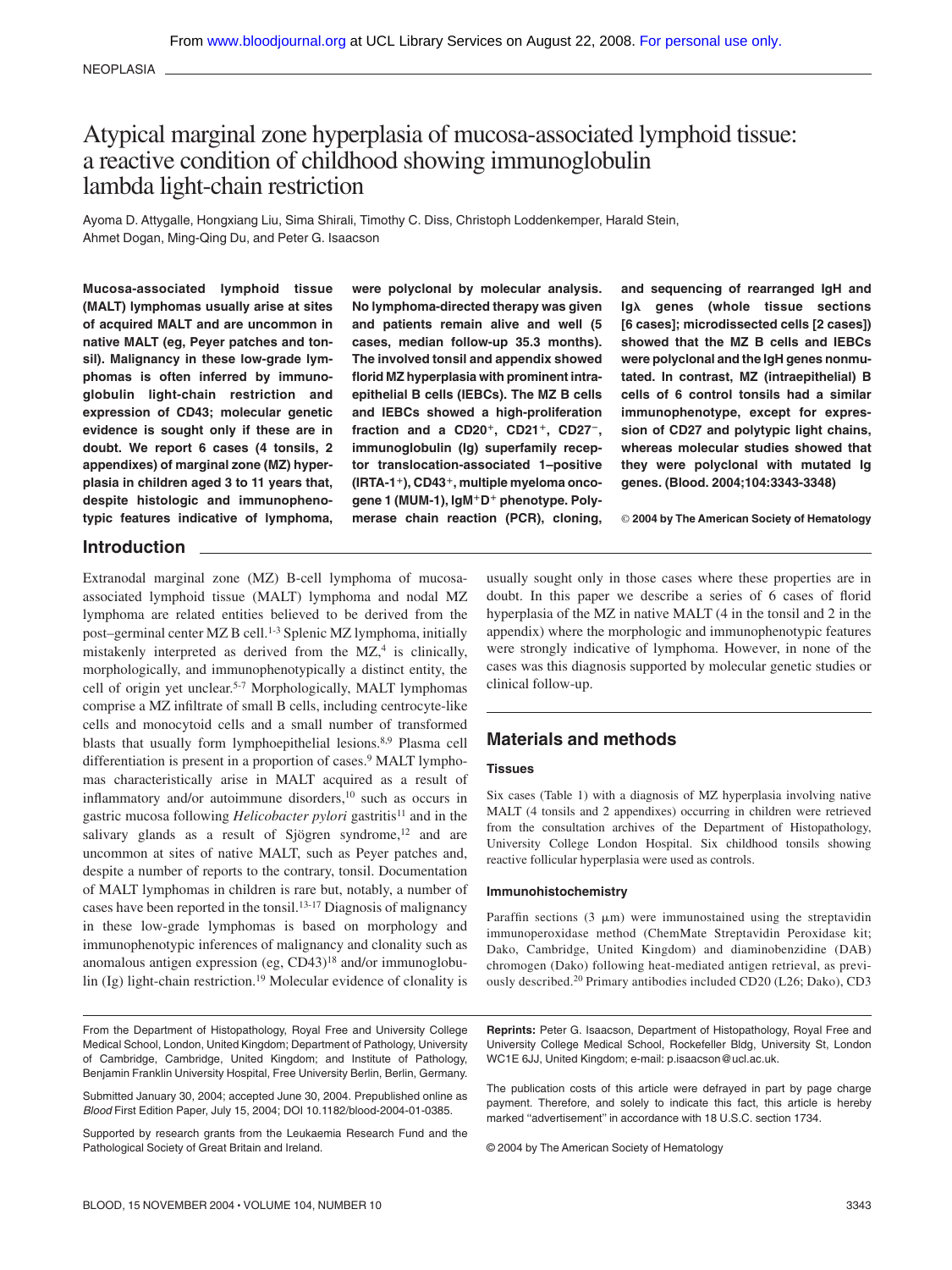3344 ATTYGALLE et al BLOOD, 15 NOVEMBER 2004 · VOLUME 104, NUMBER 10

#### **Table 1. Clinical features at presentation and follow-up**

| Case<br>no. | Age at<br>presentation,<br>y/sex | <b>Clinical information at</b><br>presentation                                                                                       | Status at follow-up<br>(time interval,<br>mos.) |
|-------------|----------------------------------|--------------------------------------------------------------------------------------------------------------------------------------|-------------------------------------------------|
| 1           | 11/F                             | Unilateral (left) tonsillar<br>enlargement of 9 months'<br>duration                                                                  | Alive and well (45)                             |
| 2           | 3/M                              | Recurrent upper respiratory<br>infections; no cervical<br>lymphadenopathy; normal<br>development; bilateral tonsillar<br>enlargement | Alive and well (41)                             |
| 3           | 3/F                              | Two episodes of tonsillitis; sleep<br>apnea; massive bilateral<br>tonsillar enlargement                                              | Alive and well (17)                             |
| 4           | 8/F                              | Unilateral tonsillectomy; no other<br>information available                                                                          | Alive and well (37)                             |
| 5           | 6/M                              | Abdominal pain and acute<br>appendicitis                                                                                             | Alive and well (43)                             |
| 6           | 6/F                              | Appendectomy; no other<br>information available                                                                                      | Not available                                   |

(monoclonal anti-CD3; Dako), CD21 (1F8; Dako), CD43 (MT-1; Novocastra, Newcastle, United Kingdom), B-cell lymphoma 2 (BCL-2; 124; Dako), CD10 (56C6; Novocastra), multiple myeloma oncogene 1/interferon regulatory factor 4 (MUM-1/IRF4; MUM-1p; B. Falini, Univeristy of Perugia, Italy), IgM (polyclonal anti-IgM; Dako), IgD (polyclonal anti-IgD; Dako), IgA (polyclonal anti-IgA; Dako), IgG (polyclonal anti-IgG; Dako), CD27 (137B4; Novocastra), Ig superfamily receptor translocation-associated 1 (IRTA-1; M–IRTA-1; Falini), Ki 67 (MIB-1; Dako),  $\kappa$  (polyclonal antikappa; Dako), and  $\lambda$  (polyclonal antilambda; Dako). Sequential double-staining was performed using CD3/CD43. The first antibody was revealed with peroxidase and the second with alkaline phosphatase with a fast-blue chromogen (Fast Blue/Naphthol; AS-BI; Sigma, Poole, United Kingdom).21

#### **Microdissection and DNA extraction**

In cases 2 and 3, the MZ and intraepithelial B cells (IEBCs) were separately microdissected from hematoxylin and eosin–stained sections as described previously.22 The IEBCs in a reactive tonsil were similarly microdissected and used as a control. DNA was extracted from the above microdissected cells and whole sections of paraffin-embedded tissues in each case as described previously.22

#### **Polymerase chain reaction (PCR) analysis of the rearranged Ig genes**

DNA samples prepared from whole tissue sections and microdissected cells were subjected to PCR-based clonality analysis of the rearranged Ig heavy-chain (H) gene (FR2-JH, FR3-JH, and DH-JH), Igk (FR3-Jk), and Ig \ light-chain genes (FR3-J) using BIOMED-2 primer sets under standardized conditions.23 Monoclonal, polyclonal, and negative controls were run in parallel with test samples in all experiments. Products were analyzed on 6% to 8% polyacrylamide minigels following heat denaturation and rapid cooling (heteroduplex analysis) according to the BIOMED-2 protocol.23 DNA quality was assessed using the BIOMED-2 control gene primer set, which amplifies 100-, 200-, 300-, and 400-bp fragments (the 600-bp primer pair was omitted).23

#### **Cloning and sequencing of PCR products**

To study somatic mutation of the rearranged Ig genes, FR2-JH PCR products obtained from microdissected samples were cloned and sequenced. PCR products were purified from 1.5% agarose gels using QIA Quick Gel Extraction Kit (Qiagen, West Sussex, United Kingdom) and ligated into the TOPO-TA cloning vector and transformed into One Shot competent *Escherichia coli* (Invitrogen, Carlsbad, CA). The transformed cells were selected on Luria-Bertani (LB)–ampicillin agar plates and colonies were screened by PCR using vector primers T7 (5-GTAATAC-GACTCACTATAGGGC-3) and T3 (5-AATTAACCCTCACTAAAGGG-3). The PCR products showing the expected insert size were sequenced in both orientations with dRhodamine terminators (Perkin-Elmer, Foster City, CA) on an ABI 377 DNA sequencer.<sup>24</sup> At least 10 PCR clones from each sample were sequenced. The variable (V), diversity (D), and joining (J) segments of the rearranged IgH genes were identified by sequence comparison to the Vbase using online DNAPLOT.25

## **Results**

### **Clinical features**

The clinical details are summarized in Table 1. Among the 6 children there were 4 females and 2 males between the ages of 3 and 11 years. Cases 1 to 4 presented with tonsillar enlargement with cases 2 and 3 showing bilateral tonsillar enlargement. All cases with tonsillar involvement underwent tonsillectomy, whereas the 2 cases with appendectal involvement underwent appendectomy. Case 2 underwent adenoidectomy 3 years after tonsillectomy. Despite the presence of histologic and immunohistochemical features suggestive of MZ lymphoma, especially light-chain restriction (see "Immunotypic features"), a diagnosis of atypical MZ hyperplasia was made in all patients and none received any further therapy. In 5 of the 6 cases where follow-up was available, the patients are alive and well with no evidence of lymphoma (mean follow-up 35.3 months).

#### **Histologic features**

The enlarged tonsils in cases 1 to 4 showed follicular hyperplasia and expansion of the MZ by centrocyte-like lymphocytes accompanied by many transformed blasts (Figure 1A-B). In the appendixes, the expanded MZ comprised mainly centrocyte-like cells with fewer transformed blasts (Figure 1C). Some of the follicles in 4 cases (cases 1 and 4-6) had a "moth-eaten" appearance reminiscent of progressive transformation of germinal centers and also consistent with follicular colonization by MZ cells (Figure 1C). All 4 cases with tonsillar involvement showed prominence of B cells within the tonsillar crypt epithelium (Figure 1B). In cases 5 and 6 there was focal invasion of the appendectal crypt epithelium reminiscent of lymphoepithelial lesions (Figure 1C, inset). The clinically normal tonsil that was available for examination in case 1 and the adenoids in case 2, together with the control tonsils, showed only reactive follicular hyperplasia with no evidence of MZ expansion (Figure 2A).

#### **Immunophenotypic features**

In the 5 cases (cases 1-5) where material was available for detailed immunohistochemical examination, the MZ B cells, colonized follicles, and IEBCs/lymphoepithelial lesions had the identical immunophenotype. The cells expressed CD20, IRTA-1, CD43, CD21, IgM, IgD (weak), and BCL-2 and were negative for CD27, CD10, and MUM-1 (Figure 1D-F,H-I,M-N).All 6 cases showed a high-proliferation fraction (Figure 1G) and  $\lambda$  light-chain restriction of the MZ, colonized follicles, and IEBCs (Figure 1J-L,O). Specific cytoplasmic and perinuclear space Ig \ staining of the MZ B cells and IEBCs and the absence of IgK staining in the same population, in the presence of a clearly polytypic mantle zone with clear perinuclear space staining, is strong evidence that the light-chain restriction observed is the result of Ig synthesis and not an artifact due to uptake of Ig from the environment.26 The plasma cells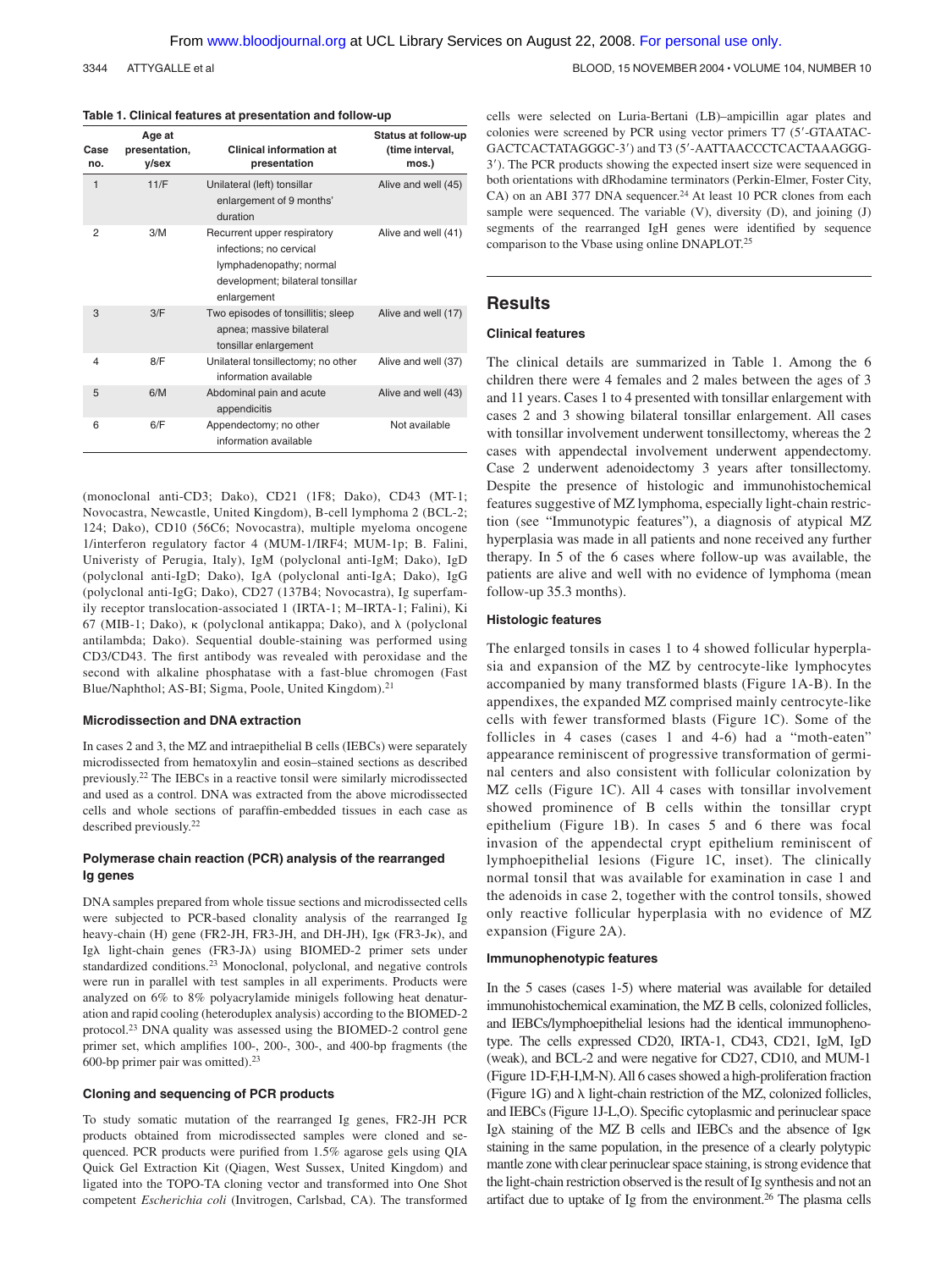BLOOD, 15 NOVEMBER 2004 · VOLUME 104, NUMBER 10 Ig A RESTRICTED MARGINAL ZONE HYPERPLASIA OF MALT 3345



**Figure 1. The histology and immunophenotype of MZ and IEBCs of the cases.** Panels A, B, and D-M show the tonsil biopsy of case 2. Panel C shows the appendectal biopsy of case 5. Panels N and O show the tonsil biopsy of case 4. (A) Hematoxylin and eosin–stained sections of tonsil in case 2. There is widening of the MZs around hyperplastic follicles. (B) Higher magnification of MZ, adjacent crypt epithelium (Ep), mantle zone, and follicle center (FC). Inset shows cytologic detail of the MZ cells with transformed blasts. (C) Hematoxylin and eosin–stained sections of the appendix in case 5 showing broadening of the MZs around hyperplastic B-cell follicles. The inset shows a crypt infiltrated by MZ lymphocytes. (D-F) The MZ and intraepithelial lymphocytes express IRTA-1 (D) and CD 43 (E) but fail to express CD27 (F). (G) The proliferation fraction shown by Ki 67 immunostaining is high. (H-I) The MZ cells show weak expression of IgD (H) and strong expression of IgM (I). (J-L) In contrast to the germinal center and follicular mantle, the MZ cells do not express Ig<sub>K</sub> light chain (J) but do show strong expression of Ig) light chain (K). (L) High magnification of MZ cells immunostained for  $\kappa$  light chain (left) and  $\lambda$  light chain (right). There is striking  $\lambda$  light-chain restriction. Scattered small lymphocytes (probably residual mantle zone cells) express  $\kappa$  light chain. (M-O) The follicle center cells in the tonsil biopsy of case 2 express CD10 (M), but in case 4 where the follicles are colonized by MZ cells, the CD10<sup>+</sup> follicle centers are fragmented (N). (O) The colonized areas of the follicles do not express  $\kappa$  light chain (left) but show uniform expression of  $\lambda$  light chain (right). Original magnifications,  $\times$  40 (A,C);  $\times$  200 (B,O);  $\times$  1000 (B inset);  $\times$  400 (C inset, L); and  $\times$  100 (D-K, M-N). Microscope, Olympus BX51; numerical aperture of objective lenses used:  $\times$  4, 0.16 mm (A-C):  $\times$  10, 0.40 mm (D-K, M-N);  $\times$  20, 0.70 mm (B,O);  $\times$  40, 0.85 mm (C inset, L); and  $\times$  100, 0.95 mm (B inset). Stains used: hematoxylin and eosin (A) and immunoperoxide (B-D). Camera, Olympus DP11 (Olympus, Tokyo, Japan); acquisition software, Adobe Reader 6.0 (Adobe, San Jose, CA); and software used for image processing, Adobe Photoshop 5.0.

present were polytypic and showed a similar pattern of heavy-chain expression ( $IgG > IgA$ ) in both cases and controls. Limited immunophenotyping of case 6 showed expression of CD20 and CD21 by the MZ cells. The normal (control) tonsillar IEBCs had the same immunophenotype as that of the cases, except for low expression of CD21 and expression of CD27 and polytypic immunoglobulin light chains. (Table 2; Figure 2B-D).

#### **Clonality and cellular origin of Ig-expressing B cells**

Results of molecular genetic analysis of cases and tonsillar control are summarized in Table 3. Control PCR showed good amplification of 100-, 200-, and 300-bp fragments in 5 of 6 cases and only 100- and 200-bp fragments in the remaining case, indicating that the quality of DNA extracted was adequate for the molecular tests performed, at least in the majority of cases studied. Despite Ig light-chain restriction shown by immunohistochemistry, analysis of DNA samples prepared from whole tissue sections by both heavy-chain (FR3-JH) and light-chain (FR3-J<sub>K</sub> and FR3-J $\lambda$ ) PCR consistently showed a polyclonal pattern in all 6 cases. A polyclonal pattern was seen using FR2-JH and DH-JH PCR in 5 cases; the remaining case (case 6) showed no amplification due to poor  $DNA$  quality. The polyclonality of the Ig $\lambda$ -expressing B-cell population was further confirmed by analyses of the microdissected MZ and IEBCs in cases 2 and 3 using all the above PCR approaches (Figure 3). To examine the cellular origin of Ig $\lambda$ expressing B cells, the FR2-JH PCR products from the microdissected MZ and IEBCs in cases 2 and 3 and the microdissected IEBCs in a reactive tonsil were cloned and sequenced. The details of somatic mutation and the usage of the VH family member of the heavy-chain gene are summarized in Table 4. In both cases, the vast majority of the IEBCs and MZ cells showed that the rearranged VH gene was unmutated or mutated at a low frequency of less than 2%, indistinguishable from the estimated replication error rate during PCR and cloning.27 In contrast, the intraepithelial B cells of the normal tonsil were somatically mutated  $(2\%)$  in 7 of 9 clones. No common clone was found within the MZ, IEBCs, or between the 2 cell populations in the cases, confirming the polyclonal nature of the process. There was no biased usage of any VH family member or DH or JH segment.

Analysis of the IgV $\lambda$  usage was attempted using a newly designed primer set to the FR2 and  $J\lambda$  regions. However, the  $FR2-J\lambda$  PCR failed to show unbiased amplification from reactive tonsils and thus could not be reliably used for assessment of



**Figure 2. The histology and immunophenotypic characteristics of intraepithelial B cells in a control tonsil.** (A) Control tonsil showing reactive follicular hyperplasia with no expansion of the MZ. The crypt epithelium (Ep) contains numerous intraepithelial lymphocytes. (B) CD27 immunostaining highlights expression by the intraepithelial B cells. (C) Double immunostaining for CD3 in brown (DAB) and CD43 in blue (fast blue) shows many individual blue cells expressing CD43, but not CD3, consistent with intraepithelial B cells. (D) Crypt epithelium stained for  $\kappa$ immunoglobulin light chain (top) and  $\lambda$  light chain (bottom). The intraepithelial B cells are polytypic. Original magnifications,  $\times$  40 (A);  $\times$  200 (B);  $\times$  400 (C); and  $\times$  100 (D). Microscope, Olympus BX51; numerical aperture of objective lenses used:  $\times$  4, 0.16 mm (A);  $\times$  10, 0.40 mm (D);  $\times$  20, 0.70 mm (B);  $\times$  40, 0.85 mm (C). Stains used: hematoxylin and eosin (A) and immunoperoxide (B-D). Camera, Olympus DP11; acquisition software, Adobe Reader 6.0; and software used for image processing, Adobe Photoshop 5.0.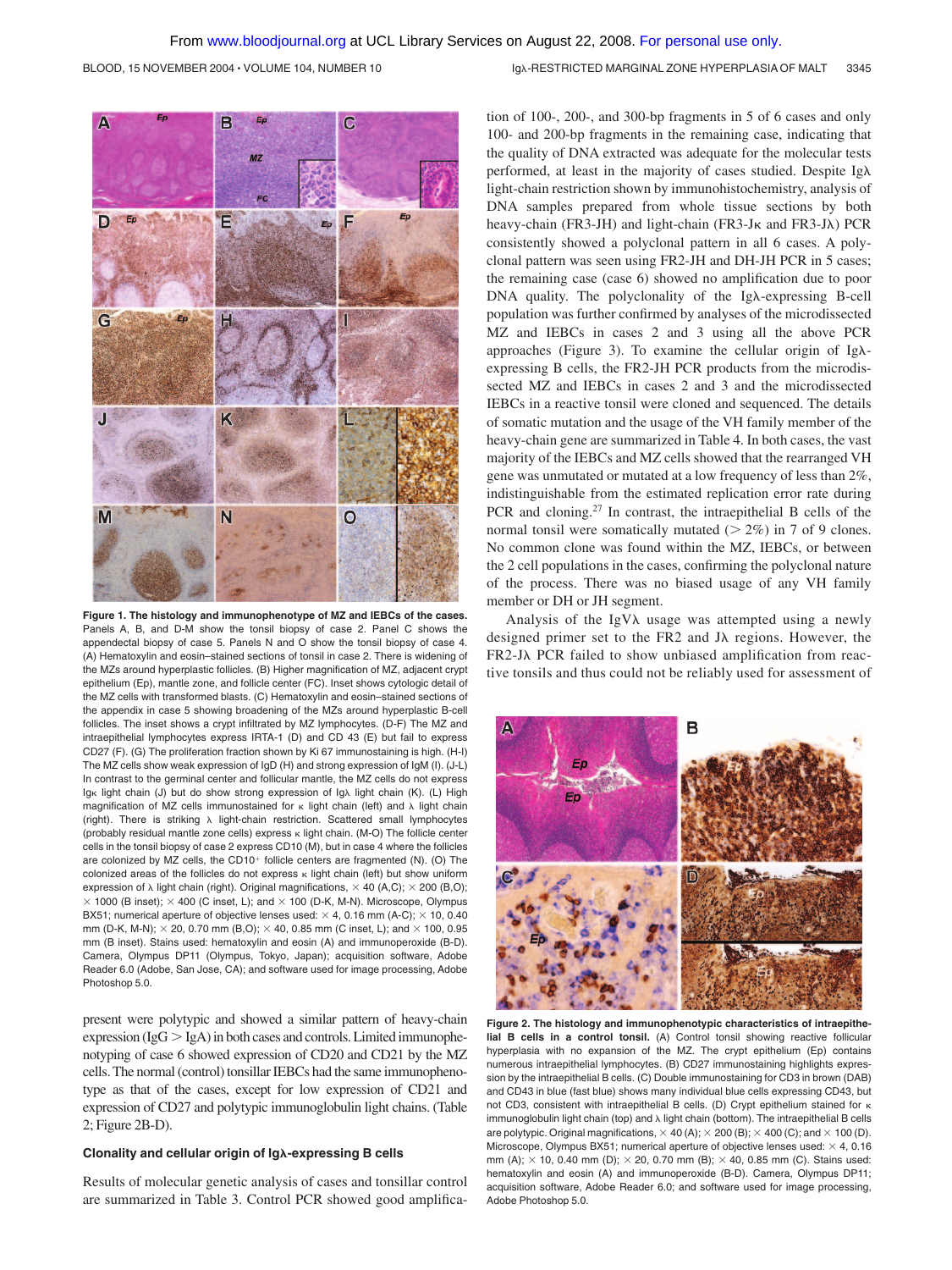| Immunohistochemistry                   | IRTA-1* | CD43* | CD <sub>21</sub> | <b>BCL-2*</b> | $CD27*$                                                                                                                                                                                                                                                                                                                                                                            | Ki 67 | lgM* | $lgD*$ | <b>Light chains</b> |
|----------------------------------------|---------|-------|------------------|---------------|------------------------------------------------------------------------------------------------------------------------------------------------------------------------------------------------------------------------------------------------------------------------------------------------------------------------------------------------------------------------------------|-------|------|--------|---------------------|
| Control tonsil IEBCs                   |         |       | + (weak)         |               |                                                                                                                                                                                                                                                                                                                                                                                    | Hiah  |      |        | Polytypic           |
| Cases showing MZ hyperplasia with MZ B |         |       |                  |               |                                                                                                                                                                                                                                                                                                                                                                                    |       |      |        |                     |
| cells, colonized follicles, and IEBCs  |         |       |                  |               | $\hspace{1.0cm} \hspace{1.0cm} \hspace{1.0cm} \hspace{1.0cm} \hspace{1.0cm} \hspace{1.0cm} \hspace{1.0cm} \hspace{1.0cm} \hspace{1.0cm} \hspace{1.0cm} \hspace{1.0cm} \hspace{1.0cm} \hspace{1.0cm} \hspace{1.0cm} \hspace{1.0cm} \hspace{1.0cm} \hspace{1.0cm} \hspace{1.0cm} \hspace{1.0cm} \hspace{1.0cm} \hspace{1.0cm} \hspace{1.0cm} \hspace{1.0cm} \hspace{1.0cm} \hspace{$ | High  |      |        | ⊾restricted         |

**Table 2. Comparison of the immunophenotype of normal tonsillar IEBCs with the hyperplastic MZ B cells, colonized follicles, and IEBCs of the cases**

IEBCs indicates intraepithelial B cells; MZ, marginal zone; IRTA-1, immunoglobulin superfamily receptor translocated–associated 1; IgM, immunoglobulin M; IgD, immunoglobulin  $D$ ;  $+$ , positive; and  $-$ , negative.

\*Performed only on cases 1 to 5. In case no. 6, material was unavailable for detailed immunophenotyping.

V $\lambda$  usage in cases showing MZ hyperplasia. Nonetheless, none of the PCR clones sequenced from microdissected MZ and intraepithelial cells of cases 2 and 3 (10-17 clones per sample) showed somatic mutation in the rearranged  $V\lambda$  (M.-Q.D., unpublished data, January 2004).

### **Discussion**

Initially, the histologic and immunophenotypic features of the 6 cases described here strongly supported a diagnosis of MZ (MALT) lymphoma. The cells comprising the expanded MZs included numbers of transformed blasts, infiltrates of the tonsillar crypt and appendectal epithelium, and colonized reactive B-cell follicles, all features that have been documented as characteristic of MALT lymphoma. Immunophenotyping further supported a diagnosis of MALT lymphoma with aberrant expression of CD43 by B cells and, most importantly, Ig light-chain restriction. However, the high-proliferation fraction, expression of both  $\mu$  and  $\delta$  heavy chains, and absence of molecular evidence of Ig gene mutation (although only 2 cases were analyzed for this) all argue against a diagnosis of MALT lymphoma. Importantly, comprehensive molecular studies consistently failed to show any evidence of monoclonal Ig gene rearrangement in all 6 cases and, although clinical follow-up (mean 35.3 months) was relatively short, there has been no

| Table 3. Results of molecular genetic analysis of cases |  |
|---------------------------------------------------------|--|
| and tonsillar control                                   |  |

| Case no, or control and   |                     |        |        |          |                |
|---------------------------|---------------------|--------|--------|----------|----------------|
| nature of cells studied   | FR <sub>2</sub> -JH | FR3-JH | DH-JH  | $Fr3-JK$ | $Fr3-J\lambda$ |
| Case 1                    |                     |        |        |          |                |
| Whole section             | P                   | P      | P      | P        | P              |
| Case 2                    |                     |        |        |          |                |
| Whole section             | P                   | P      | P      | P        | P              |
| Microdissected MZ B cells | $P^*$               | P      | P      | P        | P              |
| Case 3                    |                     |        |        |          |                |
| Whole section             | P                   | P      | P      | P        | P              |
| Microdissected MZ B cells | P*                  | P      | P      | P        | P              |
| Case 4                    |                     |        |        |          |                |
| Whole section             | P                   | P      | P      | P        | P              |
| Case 5                    |                     |        |        |          |                |
| Whole section             | P                   | P      | P      | P        | P              |
| Case 6                    |                     |        |        |          |                |
| Whole section             | Failed              | P      | Failed | P        | P              |
| <b>Control tonsil</b>     |                     |        |        |          |                |
| Whole section             | P                   | P      | P      | P        | P              |
| Microdissected IEBCs      | P†                  | P      | P      | P        | P              |

P indicates polyclonal; MZ, marginal zone; and IEBCs, intraepithelial B cells. \*Cloning and sequencing show germ line configuration of the rearranged IgVH

gene.

†Cloning and sequencing show somatic mutation in the rearranged IgVH gene.

evidence of clinical recurrence in any patient despite withholding lymphoma-directed therapy.

The sensitivity of PCR using IgH, Igk, and Ig $\lambda$  BIOMED-2 primer sets as means of detecting clonality in B-cell proliferations exceeds 98%.23 It is therefore unlikely that the polyclonal result obtained in all 6 cases in our study represents a false-negative PCR. Furthermore, as expected with a CD27 phenotype, the intraepithelial B cells and MZ cells microdissected in 2 of the cases lacked somatic mutations, which suggests that the amplification is representative of the expanded IEBCs and MZ.

In the study documenting MZ lymphoma in children and young adults, Taddesse-Heath et  $al<sup>13</sup>$  reported its occurrence in the tonsil/adenoid in 3 children. In these 3 cases, all presenting with stage 1 disease, a histologic diagnosis of lymphoma was made on the basis of "aberrant" CD43 expression and/or Ig $\lambda$  light-chain restriction. In the 2 cases in which PCR for IgH gene rearrangement was performed, the polyclonal result was interpreted as falsenegative. In light of our findings, these cases may well represent examples of this unusual  $CD43^+$ , Ig $\lambda$  light-chain–restricted reactive proliferation rather than lymphoma.

The aberrant expression of the T-cell marker CD43 by B cells is frequently interpreted as a marker of B-cell malignancy. CD43 is a T-cell lineage–associated antigen reported to be negative in the majority of nonneoplastic B cells, except plasma cells and rare lymphoplasmacytoid cells. It is expressed by most mantle cell lymphomas, small lymphocytic lymphomas, and Burkitt lymphomas. Ten percent to 20% of diffuse large B-cell



Figure 3. Analysis of PCR products of FR3 regions of IgH and Ig<sub>A</sub> genes on **polyacrylamide gels, in whole sections, and microdissected tissues of cases 2 and 3.** PCR indicates polymerase chain reaction; FR3, framework 3 region; IgH, immunoglobulin heavy chain; and Ig $\lambda$ , immunoglobulin lambda light chain.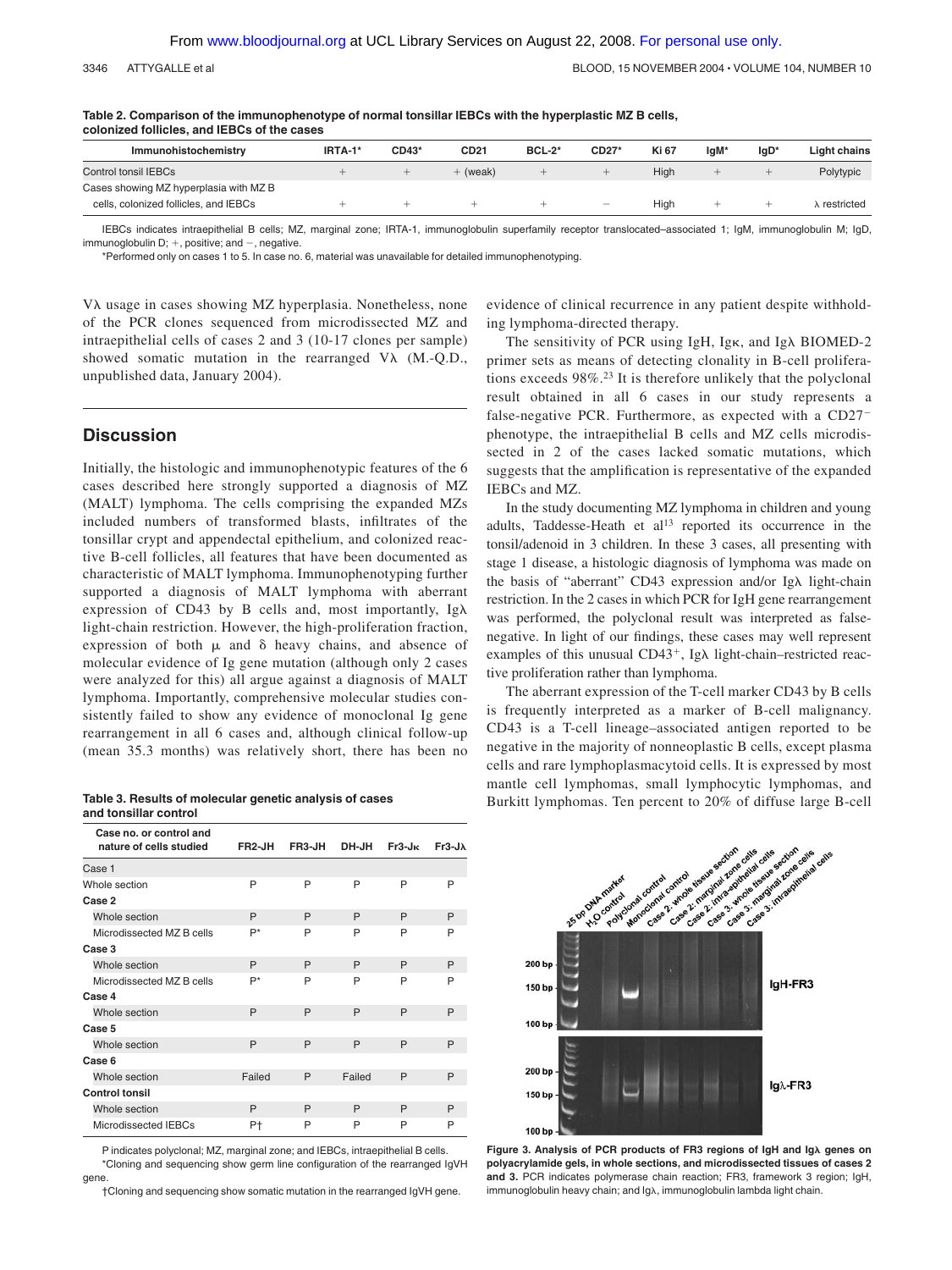BLOOD, 15 NOVEMBER 2004 · VOLUME 104, NUMBER 10 Ig A RESTRICTED MARGINAL ZONE HYPERPLASIA OF MALT 3347

| Lesion and type of<br>cells examined | No. of PCR<br>clones studied | No. of clones with<br>identical VH* | No. of clones with<br><b>identical CDR3</b> | No. of clones showing somatic<br>mutation greater than 2% (%) |  |  |
|--------------------------------------|------------------------------|-------------------------------------|---------------------------------------------|---------------------------------------------------------------|--|--|
| <b>Control tonsil</b>                |                              |                                     |                                             |                                                               |  |  |
| Intraepithelial B cells              | 9                            | 2 (DP70)                            | 0                                           | $7(3-7)$                                                      |  |  |
| Case 2                               |                              |                                     |                                             |                                                               |  |  |
| MZ B cells                           | 10                           | 2 (DP50)                            | 0                                           | $\Omega$                                                      |  |  |
| Intraepithelial B cells              | 9                            | 0                                   |                                             | 1(8.5)                                                        |  |  |
| Case 3                               |                              |                                     |                                             |                                                               |  |  |
| MZ B cells                           | 9                            | $\Omega$                            | $\Omega$                                    | 1(4.9)                                                        |  |  |
| Intraepithelial B cells              | 10                           | 2 (DP50)                            | 0                                           | 1(3.5)                                                        |  |  |

**Table 4. Comparison of IgH mutation in tonsillar intraepithelial B cells and atypical B cells of marginal zone hyperplasia**

VH indicates variable region, heavy chain; and CDR3, complementarity-determining region 3.

\*VH family member used by the identical clone is indicated in parentheses.

lymphomas and 10% of follicular lymphomas have been reported to express CD43. Thus, when present in B-cell proliferations, CD43 expression is considered a fairly reliable marker of malignancy.18,28 Its wide usage in this capacity is in part due to the technical difficulties and problems of interpretation commonly encountered in immunoglobulin light-chain immunohistochemistry and the cost and lack of availability of molecular genetic studies for clonality analysis in routine diagnostic work. Clearly, in light of our findings, a degree of caution is warranted in interpreting CD43 expression.

In an attempt to ascertain which population of cells is expanded in this peculiar reactive process, we compared the immunophenotypic and molecular genetic characteristics with those of tonsillar IEBCs. These cells together with a component in the subepithelial region (Dono et al<sup>29-31</sup>) are thought to comprise the MZ B cells of the tonsil. Like the hyperplastic process that we describe, the tonsillar MZ B cells express IgM, IgD, CD21 (weakly), CD43, and IRTA-1 and have a high-proliferation fraction.

IRTA-1 is a surface B-cell receptor related to the Fc receptor and cell adhesion molecule families.<sup>31</sup> Falini et al<sup>32</sup> have shown that IRTA-1 expression in the tonsil and Peyer patches is confined to intraepithelial and subepithelial B cells. In sites of acquired MALT, such as the stomach, thyroid, and salivary gland, IRTA-1 is also expressed by intraepithelial MZ B cells.32 In MALT lymphoma, its expression is limited to tumor cells that form lymphoepithelial lesions. Their findings suggest that IRTA-1 expression is probably linked to epitheliotropism of B cells.33 The strong IRTA-1 expression by the lesional cells in our cases together with their expression of CD43 suggest that the cell of origin could be the intraepithelial (MZ) B cell of the tonsil or Peyer patch.

However, a major immunophenotypic discrepancy between the expanded MZ cells in our cases and the intraepithelial B cells of normal tonsils is CD27 expression by the latter. Dono et al,31 using flow cytometry, isolated 2 subsets of tonsillar subepithelial B cells, those with high CD27 expression and those with low expression, and found that they corresponded with mutated and unmutated B cells, respectively. CD27 expression is usually found on B cells with somatically mutated Ig genes.34,35 In the normal tonsil, the MZ B cells, like their counterparts in the dome region of the Peyer patches and the splenic MZ, are heterogeneous with regard to somatic mutations and comprise both mutated and unmutated cells.<sup>31,36,37</sup> In our cases, the lesional cells were consistently CD27<sup>-</sup>. Moreover, genetic analysis showed that by contrast with the CD27<sup>+</sup> IEBCs of the normal tonsil in which the Ig genes were mutated, the Ig genes of the expanded "MZ" B-cell population in our cases were in germ line configuration. The evidence in this study therefore suggests that it is the unmutated,  $CD27<sup>-</sup> MZ B$  cell that is the likely cell of origin in this peculiar hyperplastic condition. This would also explain the expression of CD43 as normal rather than "aberrant" and entirely consistent with a hyperplastic process.

Coexpression of IgM and IgD, the pattern of heavy-chain expression characteristic of naive B cells, although observed in the unmutated CD27<sup>-</sup> B-cell proliferation in our cases, may not be a feature that is related to its "naive" genotype, as it is also the phenotype of predominantly mutated  $CD27<sup>+</sup>$  IEBCs of normal tonsils.

There remains the question of Ig $\lambda$  light-chain restriction in all our cases. This might be explained by superantigen activation of the MZ B cells but our failure to show biased usage of any IgVH family member or IgH D segment is against the likelihood of this. The reason behind the preferential expansion of Ig $\lambda$ -expressing B cells remains unclear. The only previous documentation of such a phenomenon is in human herpesvirus 8 (HHV-8)–related Castleman disease and associated lymphoproliferative disorders, where Du et  $al<sup>27</sup>$  showed polyclonal expansion of Ig $\lambda$  light-chain–expressing HHV-8–infected naive B cells. It raises the question of whether there is a functional difference between Igk and Ig $\lambda$  light-chain–expressing B cells.

In conclusion, we describe a hitherto unreported IRTA-1<sup>+</sup>,  $CD43^+$ , Ig $\lambda$  light-chain–restricted, polyclonal MZ B-cell proliferation in childhood. The diagnosis of this atypical MZ hyperplasia is challenging, both histologically and immunophenotypically, and can easily lead to an erroneous diagnosis of lymphoma.

## **Acknowledgments**

We are grateful to Dr John Callaghan, Dr Eniko Bagdi, and Dr Claudio Doglioni for contributing cases to the study; Prof B. Falini for providing us with the M–IRTA-1 and MUM-1/IRF4 antibodies; Dr Hongtao Ye for technical assistance with microdissection; Mr Rifat A. Hamoudi and Dr Yuanping Zhou for assistance with sequencing; and Ms Kylie MacDonald for technical assistance with immunohistochemistry.

### **References**

1. Miranda RN, Cousar JB, Hammer RD, Collins RD, Vnencak-Jones CL. Somatic mutation analysis of IgH variable regions reveals that tumour cells of most parafollicular (monocytoid) B-cell

lymphoma, splenic marginal zone B-cell lymphoma, and some hairy cell leukaemia are composed of memory B lymphocytes. Hum Pathol. 1999;30:306-312.

2. de Wolf-Peeters C, Pittaluga S, Dierlamm J, Wlodarska I, Van Den Berghe H. Marginal zone B-cell lymphomas including mucosa-associated lymphoid tissue type lymphoma (MALT), monocytoid